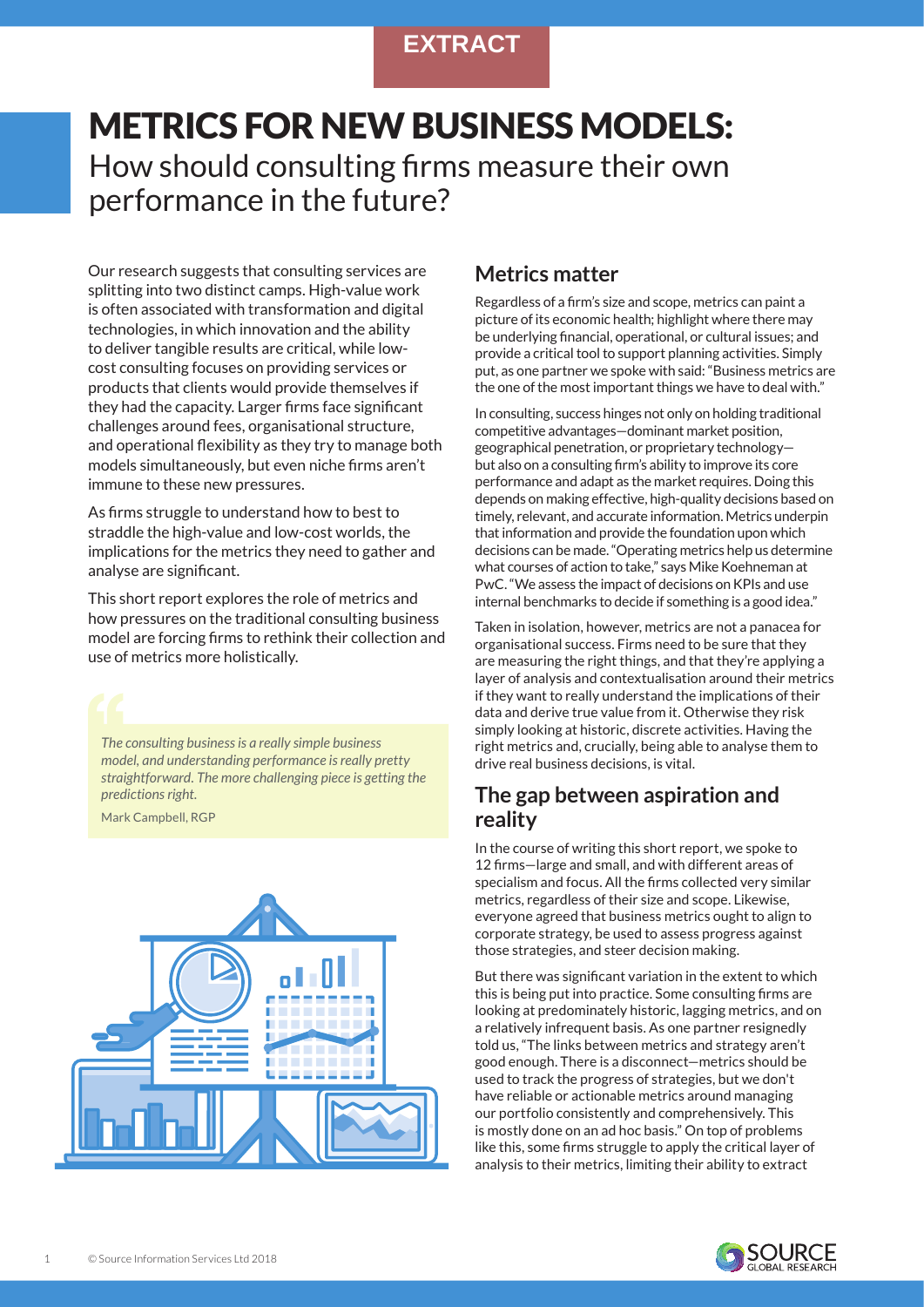real value for the business. "We have qualitative data but lack comprehensive quantitative data and analysis," the same partner continued—and without adequate analysis, the ability to make informed decisions is severely compromised. Take an example around attrition rates: It's all very well knowing how many people have left a firm in the last year, but quite another to take that data, segment it further by demographic group, geography, and function and then overlay analysis to really understand what is driving people to leave. Metrics alone don't get you very far: Value accrues only when they are used to underpin decision making, course-correct in real time, and drive insight into business progress and performance.

Some firms are more sophisticated in their approach to, and use of, metrics. Their infrastructure allows them to collect metrics in real time and ensures they're easily accessible to relevant groups, offering managers and leaders a snapshot of what is happening in their business at a glance, and on the go. Phil Moccio explains the mechanism that KPMG LLP has in place: "We now have a platform where there are set KPIs at firm level, that cascade down to all our practice areas. Those are the KPIs we use consistently to measure progress against our strategy. The platform has role-based security so that the right people have access to the KPIs that are appropriate and relevant to them." These firms put into practice what the partners we interviewed upheld as best practice looking at metrics not only from the perspective of tracking performance, but strategically to inform dynamic decision making. "Over the course of the past few years we've wanted to focus on more strategic matters than purely operational ones," says Holly Kay at West Monroe. "We want to know how we're doing against our strategic plan, and we use metrics to help us understand that."

Most consulting firms view metrics in hierarchical terms, identifying a progression in value from single data points, to aggregate KPIs that align to, and inform corporate strategy. At the apex of the pyramid are leading metrics ones that provide a forecast of the future, allowing firms to make predictions with a quantified degree of certainty. We plotted a trajectory of maturity in the approach to, and use of business metrics, and while none of the firms we interviewed sat at the very bottom of the curve—all of them had in place well-considered metrics, and a method of collecting and reporting—there was a wide distribution between those at the bottom and those at the top.

Interestingly, there was no clear relationship between the size of a firm and the sophistication of its use of metrics. Some of the smaller firms we interviewed were far progressed along the maturity curve, seeking leading metrics to plan strategically for different scenarios and using them on a daily basis to course-correct. At some of the larger global consulting firms, metrics are still being collected in functional silos, and there's a lack of joinedup, strategic analysis—despite these firms benefiting from much larger amounts of data from which to draw insight.

*I can look at my operating metrics, but they are all historical. I don't really know if something is due to our actions or if it's because of an economic trend. Strategic metrics allow us to be a little more predictive in our analysis, but still not enough. We have only become fully focused on strategic metrics in the last two years. We're definitely still evolving in this respect.*

Holly Kay, West Monroe

*We have really evolved and enhanced our approach around standardised metrics in the last 18 months focusing on both leading and lagging indicators.*

Phil Moccio, KPMG LLP

*We are very clear in cascading key targets down through the organisation, and we're also clear on the metrics that sit below those targets. For example, our headline growth target is 20 – 25% per annum, and sitting below that are metrics around recruitment, monitoring of attrition (and its causes), training, promotions etc. The teams responsible for those metrics are very tightly organised around delivering these metrics.*

James Frost, Newton Europe



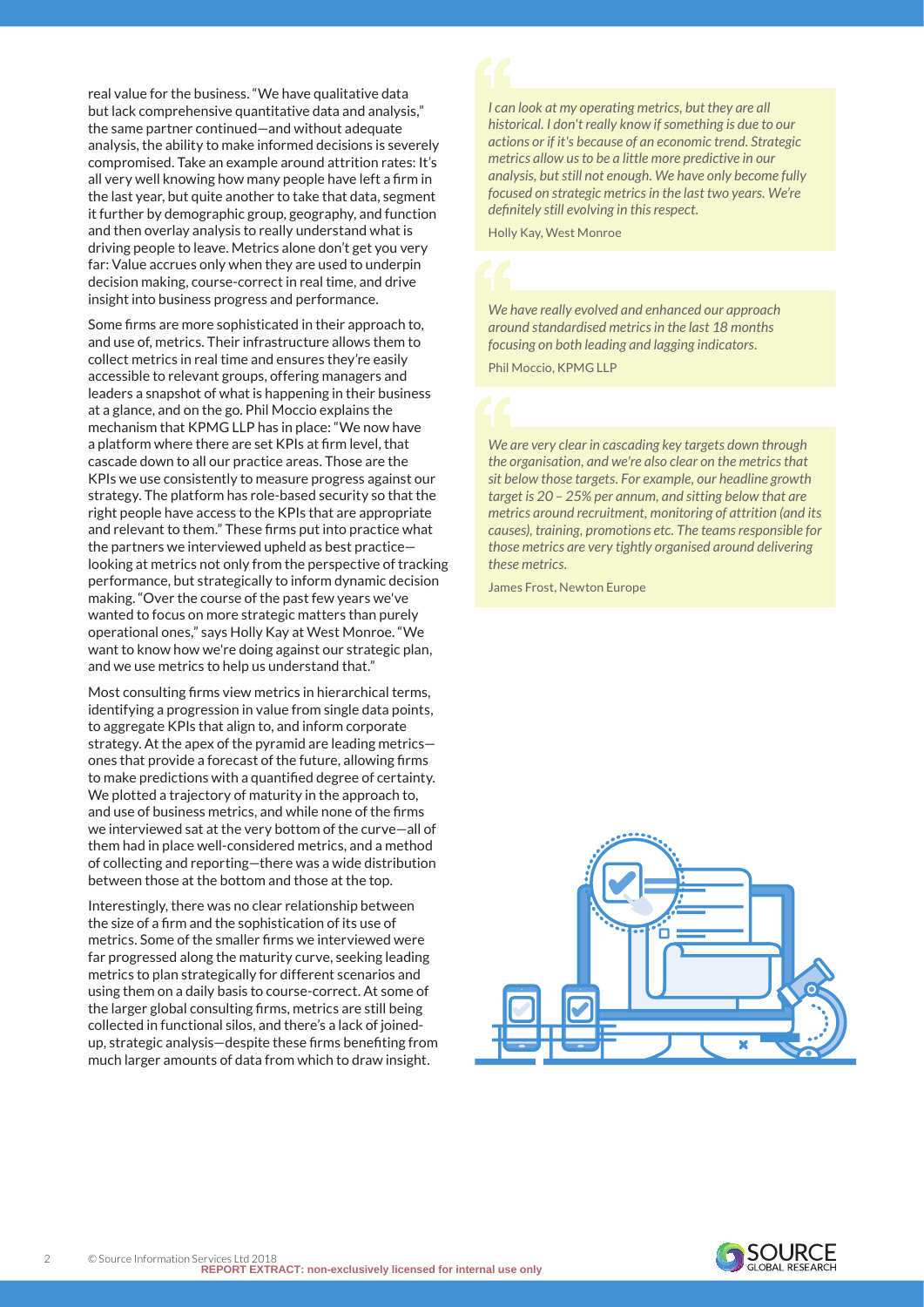# **What's holding firms back?**

It may seem obvious enough that consulting firms should establish a systematic and robust approach to collecting and using metrics to best effect. So what prevents them getting to the stage where they are really benefiting from, and harnessing the value of metrics to achieve strategic advantage?

### **Timing**

A significant challenge that consultants face is that most of the metrics they collect are historical—they provide insight around what has happened in the past but are of limited value in helping inform dynamic decision making in real time. "We have a few issues with the metrics we use," said one consultant. "It's not easy to access the metrics due to timing variances. Recording is done at month end so there is always a lag of around two weeks to see historical numbers. Forecasting is done manually due to this variance, which is a bit of an issue."

"I think in an advisory consulting business when projects are so short, a lot of the time metrics are delayed," agrees Kyle Robichaud at Cognizant. "By the time you receive them, the project is ending. This means that they have limited use in helping you make decisions. I can only use those metrics retrospectively, to help inform future projects." By the time metrics are recorded, collated, and pulled together into a report, they can be weeks out of date. Using outdated metrics to build a picture of performance, and drive decision making, is highly problematic. Very few things in life are entirely predictable based on past indicators—and managing a business based on lagging metrics would be akin to driving down winding lanes using only your rear-view mirror. "The biggest challenge we face when it comes to metrics is that they are not collated and reported in a timely manner. Timeliness really is critical," commented one senior partner we spoke to.

#### **Gaps**

When asked whether there were any gaps in their metrics the answer was predominantly no—there was more of a problem with there being gaps in the way existing metrics were used, or with the way in which they were rolled up. A few consultants did mention specific sets of metrics that they couldn't access—granular-level, project-related ones being the most common. Mark Campbell at RGP says: "One gap in the metrics that I have is around revenues being managed by our manager-level resources. It would be good to see a roll-up of the revenues they manage as this would help me to balance workloads and ensure that people are being deployed appropriately."

*We focus on delivery excellence and have extended peer reviews of our client engagements on a regular basis, but we are keen to develop this further in terms of collecting metrics on live delivery projects. This would help us in assurance and risk management.*

James Frost, Newton Europe

#### **Silos**

Others spoke of having metrics that didn't link up across the organisation; of different business units using their own taxonomies when talking about the same KPIs; and of having people doing analysis on metrics using very basic tools. Having a joined-up approach across the organisation is key to unlocking the full potential of metrics to drive insights. A coherent approach requires effective governance and ongoing effort to build a culture in which using metrics is second nature. As one consultant put it, "We need connectedness across business units and between consultants, IT resources, and BPO. We all use different taxonomies for our offerings, which means that every time any analysis is done, we have to convert that into our own taxonomy. We should all be speaking the same language." "Operational and finance metrics, like utilisation and intermediate costs, are looked at on a business unit level and tend to be quite siloed," agreed another.

### **Lack of analysis**

Some firms struggle to bridge the gap between collecting metrics and rolling them up into insightful KPIs. Without those KPIs, firms are left without a sound basis on which to base any analysis. "We have good strategic thinking," one partner told us, "but when we plan our budget, we go back to using the day-to-day metrics, which don't link up." The real value of metrics can only be realised when extrapolations are made and context is added to the equation. By their very nature, metrics are reductionist: they are symptoms of what has happened in an organisation either financially, operationally, or behaviourally. They don't indicate cause. And without understanding cause, organisations are limited in how to mitigate against risk and improve on planning activities.

### **A plethora of metrics**

Another challenge consultants face when analysing their metrics is purely based on the growing number and type of metrics that they have access to. Indeed, some of the leaders we spoke with complained they simply had too many of them, and the time taken to decipher the plethora of data at their fingertips was simply too much. "Our consultants simply don't have the bandwidth to look at metrics," complained one executive. This is hardly surprising given the increasing complexity of programmes that consulting firms deliver, as these programmes often combine elements of pure consulting, outsourcing, and software provision. Bundled services can make it very hard to calculate margins and profit as there are so many metrics that need to be considered as part of the equation.

*We do perhaps have too many metrics. I need to be sure that everyone is looking at the right ones. We can sometimes get lost in the data. When you have all these metrics you need people to manage them, and that takes people away from the market. We really need to simplify the business and limit the key indicators that the firm looks at.*

Srikanth Reddy, EY

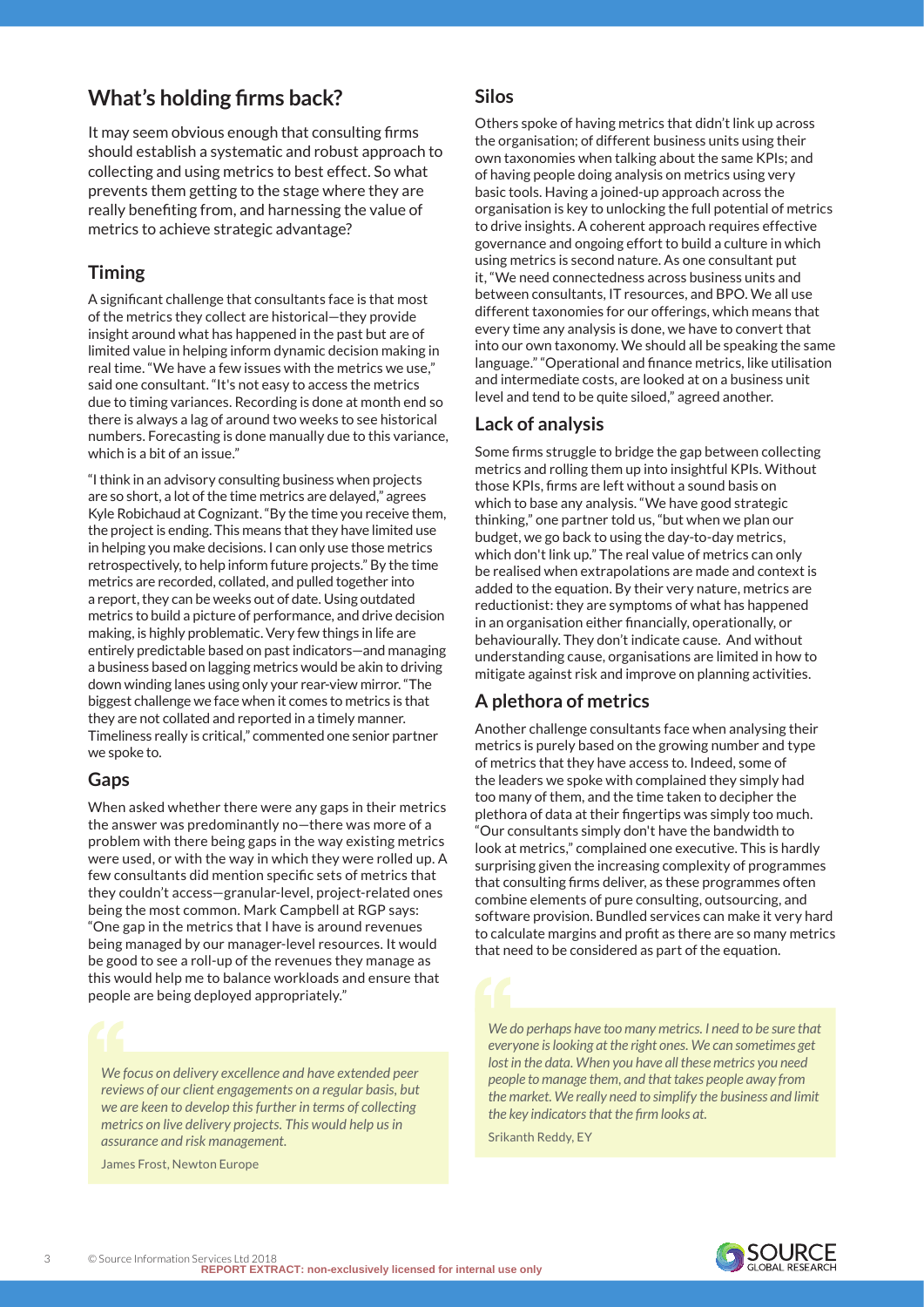# **Bifurcating business models will have a big impact on metrics**

But the biggest challenge consulting firms face around metrics comes from changes to their underlying business model—changes that we see as evidence of a bifurcating market, with consulting work increasingly split between low-value, subscription-based, or commoditised assets; and high-value advisory services.

There is an acknowledgement among consulting firms that the metrics currently being used only really shed light on the higher-value, traditional consulting services that firms historically provided. For those services, it was sufficient for firms to measure utilisation, day rates, and time and materials to build a picture of profitability. Now the market is shifting, and those stalwart metrics of the consulting industry provide an increasingly diminished picture of a firm's wider performance.

This has huge implications for the types of metrics needed to measure the health of an organisation as a whole. Some consulting firms are quick to embrace change: "We are not shy at changing what we track and are very agile with this thinking," comments James Frost at Newton Europe. "We do this as our service evolves, as we scale, or as we enter new sectors. We are always learning." However, others are feeling the strain: "As we deliver more and more multi-competency, multi-solution programmes, measuring metrics—like margins—is increasingly difficult," said another interviewee. "The growth in managed and shared services will have a big impact on the metrics we need to look at. We do have some platform businesses, which means that new metrics around platform utilisation, rather than people, are entering our vernacular. This is a growing subset of our business and so is a really important area."

In the traditional consulting model, it was easy to estimate the number of man-hours needed to deliver a project and charge clients on a relatively simple time and materials basis. This is becoming increasingly problematic in the lower-cost part of the market as we are seeing more and more assets, tools, and platforms sold on a subscription basis, and there is a less simple equation balancing cost of input, price, and margin. Holly Kay at West Monroe explains: "Our managed services business now accounts for around 6 – 7% of our revenues. This is typically a much lower margin than our traditional consulting business, and is annuity-based, often on three-year terms. As we grow this part of the business we have to look at different metrics and understand the difference between them, and our traditional consulting business when looking at them in totality." The shift to buying subscription-based products or services has lessened the effectiveness of measuring utilisation. Products and services are increasingly procured on the basis of their output, not on the basis of the input required to create it. This is a fundamental shift in the way that services are valued, and consulting firms need to ensure that they are recouping through fees the development costs of a particular product, as well as a share of the outcomes. As we start to see the demise of time and materials as the de facto basis of consulting contracts and a shift towards outcome-based pricing, firms need to be sure that they can measure the balance between their inputs, and the value of the outcomes that they achieve for their clients. "We need to be more innovative in how we look at charging our time," says Mike Koehneman. But this is not without its challenges: "Time and materials is so ingrained in our culture it can be difficult to move away from this way of thinking."

*The increasing use of products and assets means that we will need to look at metrics around R&D more closely.* Mike Koehneman, PwC

*As we delve into new service offerings—asset-based, people-based managed services and so on, we will need to understand the different drivers impacting performance. The metrics are pretty much the same, but the drivers will be different. For example, margin: We define this as controllable profit, but as we get more into technologyenabled services, building the technology expenses into that margin is going to take quite a bit of time to work though."*

Srikanth Reddy, EY

While consulting firms need to figure out the best way to measure success and improve performance in the lowcost part of the market, the way that higher-value services are measured also needs rethinking. Project metrics are gaining a new prominence, or more precisely, they are under greater levels of scrutiny as prices are squeezed at the lower-cost end of the market, and consulting firms look to strike a balance between costs, outcomes, and fees across their entire portfolios. As the consulting market remains crowded, clients are expecting more for less, and firms are under immense pressure to provide outcomes at lower and lower cost while retaining solid margins.



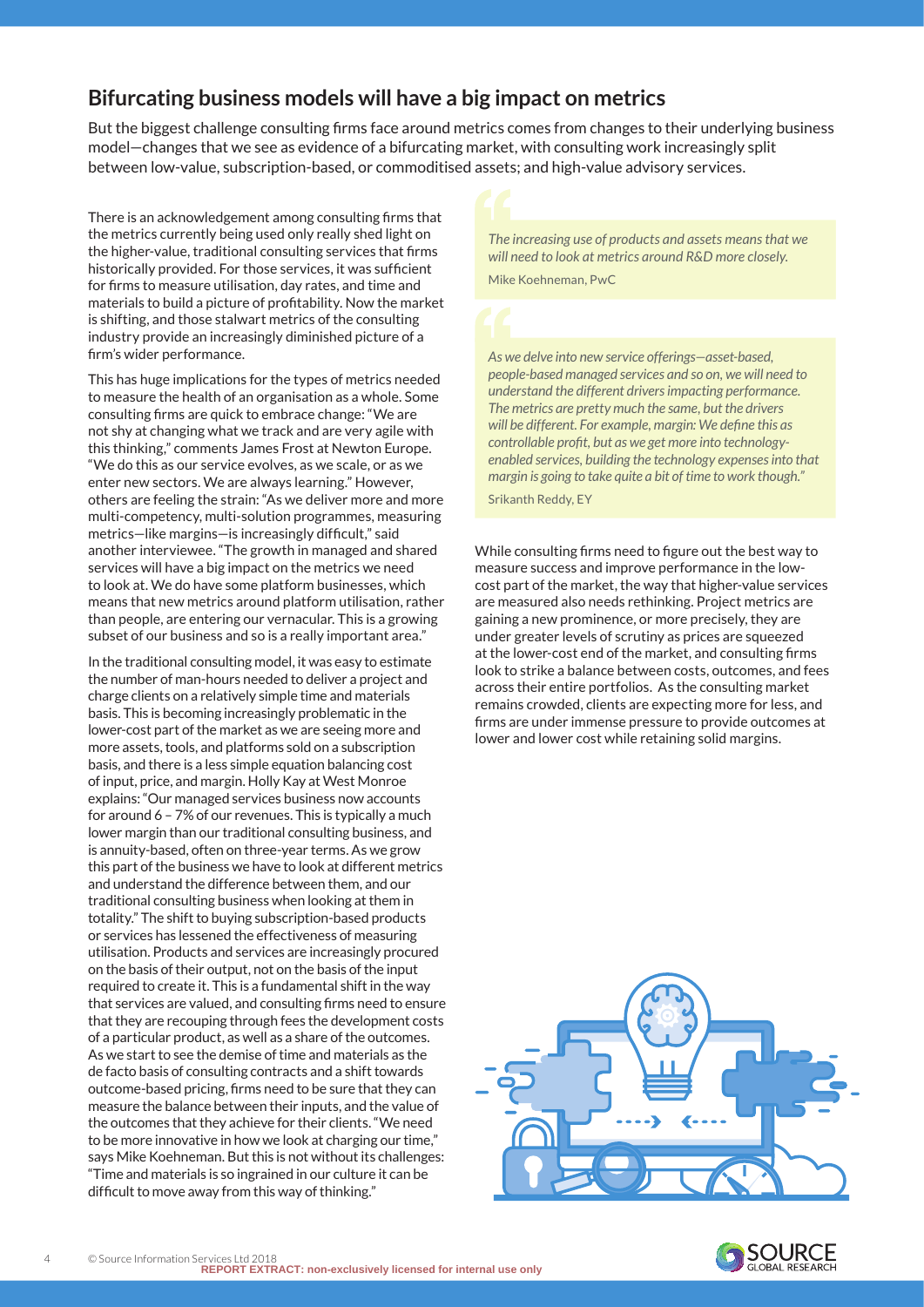# **What metrics will consulting firms need in the future?**

As the sands shift in the consulting industry, firms are looking for help in understanding whether they are striking the right balance between their inputs and their outputs at both ends of the market. One way to ascertain if the right balance is being struck is by benchmarking, but we found mixed views on this subject.

Some consulting firms see huge value in benchmarking their business metrics against others in the industry actively looking to compare and assess their performance relative to others operating in the same markets. Benchmarking can alert a firm if they are missing key metrics, as well as identify areas for performance improvement. It also says something about the wider consulting environment—seeing what metrics firms choose to gather says something about how they are organising themselves internally, structuring their portfolios, and going to market. Looking at sets of metrics across organisations paints a picture of the wider economic climate—what clients are willing to pay for particular services illustrates where value accrues. For instance, levels of competition for a service or product could be gleaned from a comparison of bid-to-win ratios of various consulting firms. Looking beyond comparing single data points, there is value in benchmarking when it is used to understand how firms balance ratios of metrics to assess effectiveness of their operations, and how those ratios change in light of shifting priorities. As Kyle Robichaud explains, "One thing that would be interesting to understand is what the best balance of metrics is in any given environment. Everyone has metrics on revenue, profitability, and utilisation etc. What matters is understanding how those are prioritised. It would be great to see how other firms balance their metrics around different priorities."

Similarly, as new ways of contracting become more prevalent, some consultants would like to see how other firms are charging for work. "We would like to know whether our strategy around pricing is right compared to the rest of the market," said one consultant. "We would be really interested to see benchmarks around what a sensible, and acceptable share of benefits is when it comes to contracting," agreed another.

*Value in benchmarking comes from understanding what firms are focusing on, and whether that correlates to success… There is no absolute formula for assessing performance, but it would be interesting to hear how other firms measure it. Value delivered is a key metric on our list but it is not the only one that leads to success.*

Kyle Robichaud, Cognizant

*It would be useful to know the percentage of revenues companies like ours spend on business development, marketing, and training—it would be interesting to see where the differences lie.*

Mark Johnston, Arum

*It would be useful to get an understanding around how we benchmark against the competition in terms of the proportion of fees earned from high-demand services and from new areas of specialism. This would help give us a view on our progress.*

Andrew Morgan, Curzon & Company

For all these benefits, many of the people we spoke to were sceptical about the value of benchmarking, pointing out that there's no consistent way that all consulting firms collate their metrics, and that taxonomy around metrics differs even within firms, let alone between them. On top of that, every firm packages its products and services in slightly different ways. "There is limited competitive information and benchmarking available," says Mike Koehneman. "What is available is difficult to use as we don't know if we are comparing apples with apples." Then there is the question of transparency: Organisations are reticent to disclose details of rates, revenues, margins and the like—however keen they are to see those of their competitors. Even if benchmarking did provide entirely like-for-like points of comparison, understanding relative performance does not provide answers around how to improve on that position, or explain why a particular firm might be ahead of the game. "Benchmarking is a potential distraction," explains Mark Campbell. "You spend your time explaining why your business is similar to someone else's, or explaining why it is different."

While benchmarking is not always high on the wish list for most consulting firms, there are plenty of things that are. Some are obvious: technology to enable automated collecting and reporting on metrics in as close to real time as possible, and visualisation tools to aid in analysis and dissemination to the right people, at the right time. "Our goal is to eliminate manual, bespoke reporting," says Phil Moccio, "allowing technology to provide the information at the same time, in the same way, across the organisation, allowing our teams to move up the value chain to convert the information into meaningful insights that drive better decisions." Collating and disseminating metrics isn't in itself enough. Analysing those metrics to drive decision-making capability is key. "We would like to invest in a tool that is driven by data and provides intelligent output, not just reporting," another executive told us.

Having a way to see interdependencies between metrics is also desirable. Knowing the impact of pulling different levers of metrics and KPIs allows a firm to scenario-plan more effectively. Phil Moccio explains how crucial this as part of strategic planning: "Our KPIs are an important part of the decision-making process. In many cases they identify areas of focus. We then develop action plans to improve the results. It's important to know which KPIs are interdependent because if you push too hard on one, there may be an unintended consequence in another area. Reviewing and monitoring all KPIs as a portfolio becomes important, versus looking at them in isolation."

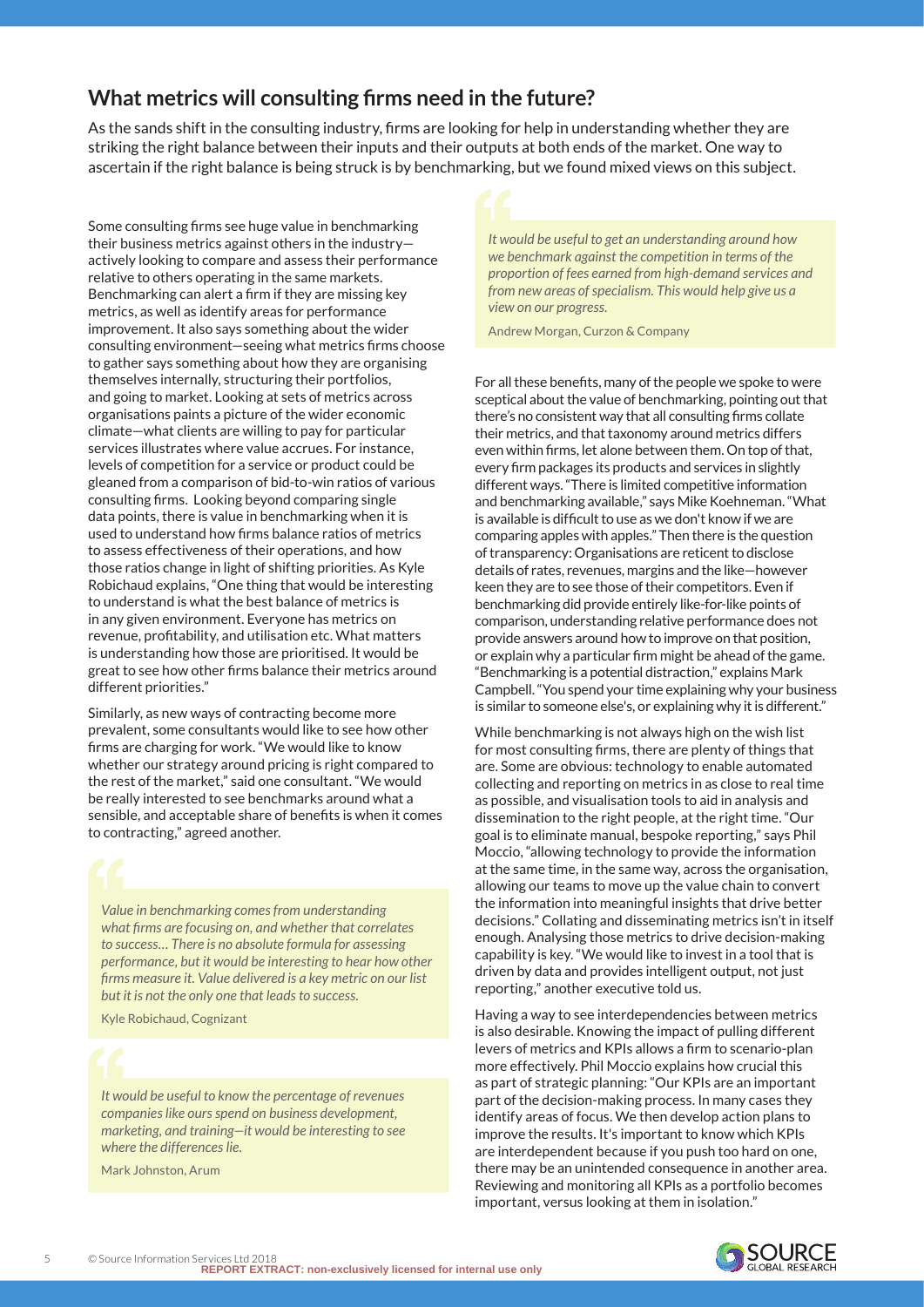# **In conclusion**

**Figure 1**

The ability to make rapid, high-quality decisions based on the most timely, relevant and accurate metrics available is a common characteristic of the world's leading consulting firms. All the firms we interviewed had in place well-considered metrics, and a method of collecting and reporting, and sat comfortably towards the upper middle of the maturity curve. But the best firms don't just have robust and comprehensive strategies to collect, report on, and analyse metrics to help inform decision making, but rather also foster a culture that supports the day-to-day use of metrics, and they continuously reassess what it is that they're looking at in the context of change. These firms occupy the space at the apex of the curve—and are far fewer in number.



#### **Maturity curve showing characteristics of firms along metrics maturity curve**

*Increasing sophistication in approach to metrics*

As business models become increasingly pressured, and margins challenged, the necessity of having good-quality metrics and KPIs is critical if a firm is to keep a handle on its health and performance.

To meet the challenge this new operating environment creates, consulting firms will need to ensure that they:

- collect and collate metrics in as close to real time as possible;
- ensure rigorous analysis is applied to metrics to derive real value;
- map interdependences between metrics and KPIs;
- ensure that they have a sufficient balance of metrics to assess performance across entire portfolios of services and products; and
- continue to seek leading, future-focused metrics and invest in internal predictive analytics.

But to gain a genuine competitive advantage, consulting firms need to take things one step further and to consider how they can leverage predictive analytics to create their view of the future, rather than relying on picking apart the past. As James Frost from Newton Europe says, "Is there a limit to what you can do with metrics? Maybe. Have we reached the limit of what we can get from metrics? No."